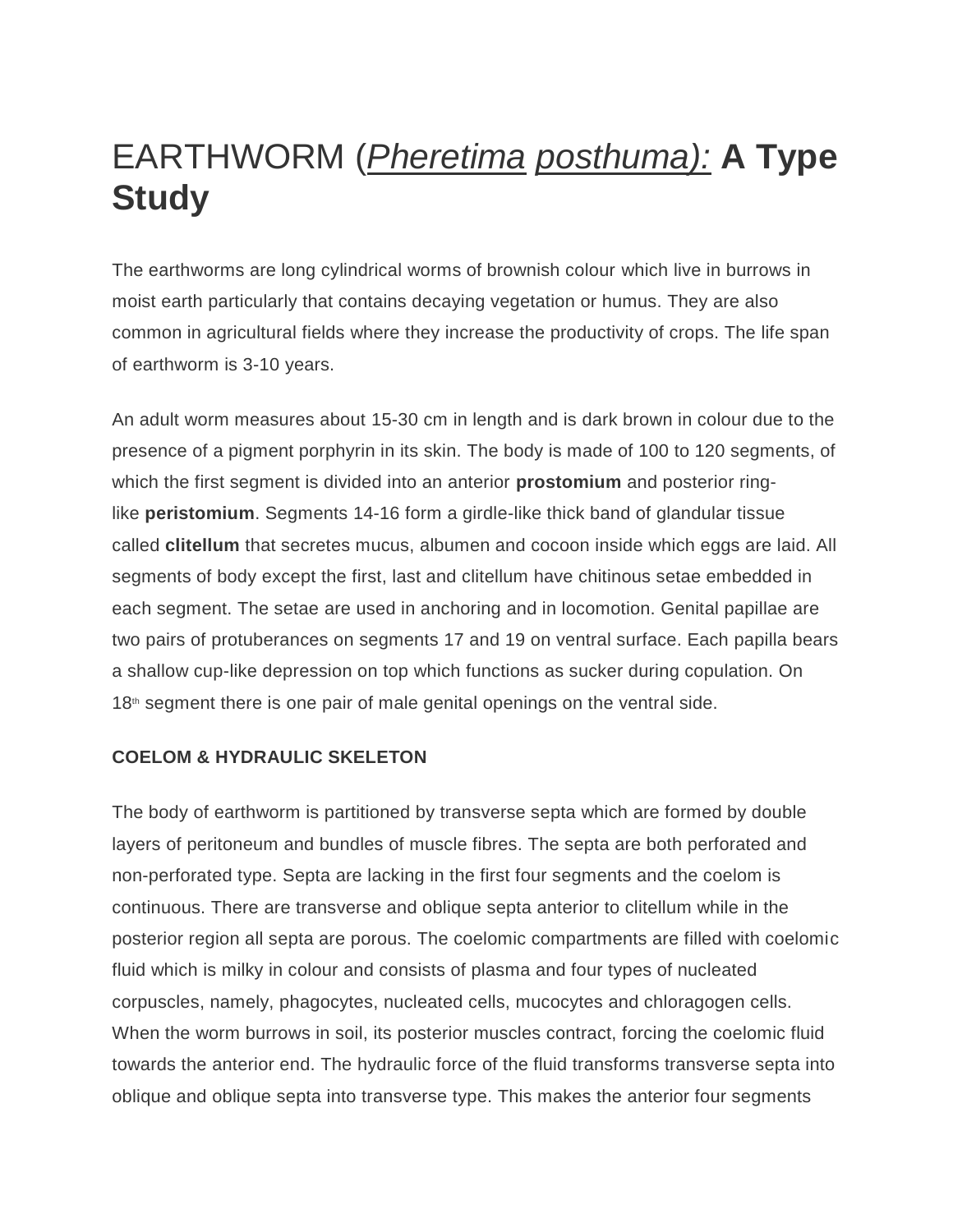very hard for burrowing into the soil. Earthworm does not have hard skeletal parts but hydraulic force creates hard skeleton-like anterior end.

The locomotion is brought about by an increase in the hydrostatic pressure of the anterior ten segments of the body and at the same time contraction of circular muscles begins at the anterior end and the wave passes backwards, resulting the anterior region to extent forward. The anterior end grips the substratum and setae act as anchors on the soil. Then the circular muscles relax and longitudinal muscles of the anterior segments contract in a wave beginning from the anterior end, which shortens the anterior end and causes the posterior part of body to pull forward. Again a wave of contraction of circular muscles starts from the anterior end and reaches the posterior end. Alternate contractions of circular and longitudinal muscles causes wave of thickening to pass backward. The coelomic fluid serves as hydraulic skeleton and setae cause the body to anchor firmly in soil.

#### **DIGESTIVE SYSTEM**

Earthworm feeds upon organic matter found in soil by eversion of the buccal cavity that helps in ingesting the food along with soil through the mouth by sucking force of pharynx.

The alimentary canal is a straight tube. Mouth opens into buccal cavity that leads into pharynx in segments 3 and 4, followed by oesophagus that leads to a thick-walled, muscular gizzard in which food is ground by muscular contractions. The salivary glands secrete mucin which lubricates food and protease which digests proteins. The stomach lies in segments 9-14. The wall of the stomach carries calciferous glands that neutralize humic acid. The intestine is wide tube and is divided into pretyphlosolar region in segments 15-26 and post-typhlosolar region after segment 26. The role of the typhlosole is to increase the surface of absorption. Intestinal caeca in segment 26 carry digestive glands which secrete digestive enzymes. The glandular cells of intestine secrete pepsin, trypsin, amylase, lipase and cellulase. Undigested food and soil are eliminated through anus to the outside in the form of castings.

#### **RESPIRATORY SYSTEM**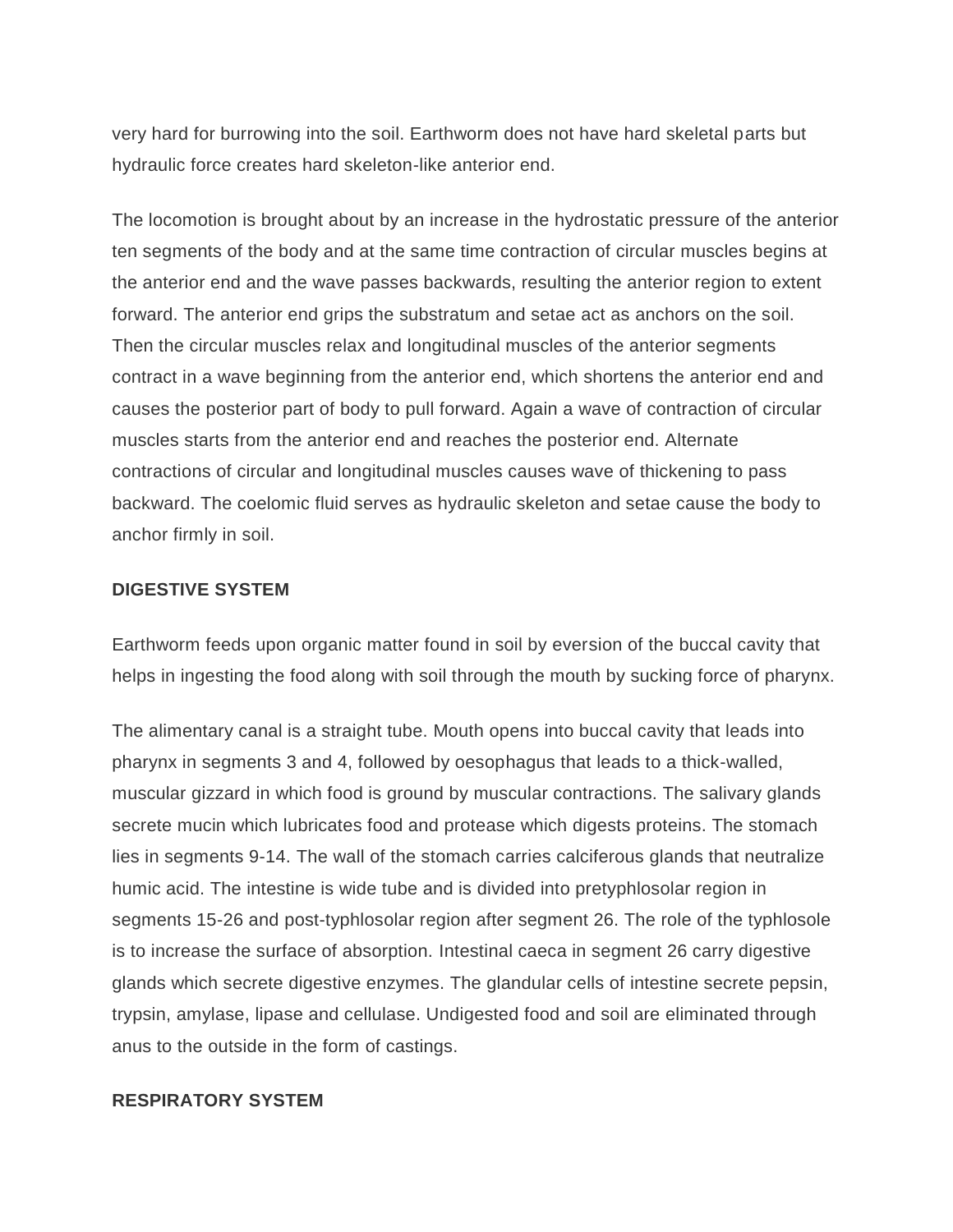Respiratory organs are lacking and gaseous exchange takes place through the skin which is richly supplied with blood vessels and has to be kept moist by excretion of coelomic fluid through the dorsal pores. Carbon dioxide also diffuses from blood to the skin from where it is eliminated.

## **BLOOD VASCULAR SYSTEM**

The blood vascular system is closed type. Blood contains haemoglobin dissolved in plasma. There are many types of corpuscles which are colourless and nucleated. There are two longitudinal blood vessels, the dorsal and the ventral running on the dorsal and ventral sides of the gut. Another longitudinal vessel, the subneural vessel, runs longitudinally below the nerve cord and splits into two, the two branches running on the lateral side of the stomach, oesophagus and pharynx. The dorsal and ventral vessels are connected to each other in segments 7, 9, 12 and 13 by means of paired pulsatile hearts. The hearts in 12<sup>th</sup> and 13<sup>th</sup> segments are called lateral oesophageal hearts while the anterior pairs in the  $7<sup>th</sup>$  and  $9<sup>th</sup>$  segments are called lateral hearts. There are also two pairs of non-pulsatile loops in segments 10 and 11, which connect the supraoesophageal vessel to the lateral oesophageal vessels.

Embedded in the pharyngeal nephridial mass in segment 4–6 there exist blood glands which manufacture blood corpuscles and haemoglobin.

Blood collected by the dorsal vessel through the intestinal vessels and commissural vessels is distributed to the anterior part of the gut and through the hearts to the ventral vessel. In the ventral vessel the blood flows backward and is distributed to the body wall and to the organs in coelom, and through the ventral intestinal vessels to the alimentary canal.

The subneural vessel receives blood via the lateral-oesophageal vessel from the anterior region and supplies it to the dorsal vessel through the commissural vessels. The lateral oesophageal vessels also send blood through the anterior loops to the supraoesophageal vessel, which then passes it through the lateral oesophageal hearts to the ventral vessel.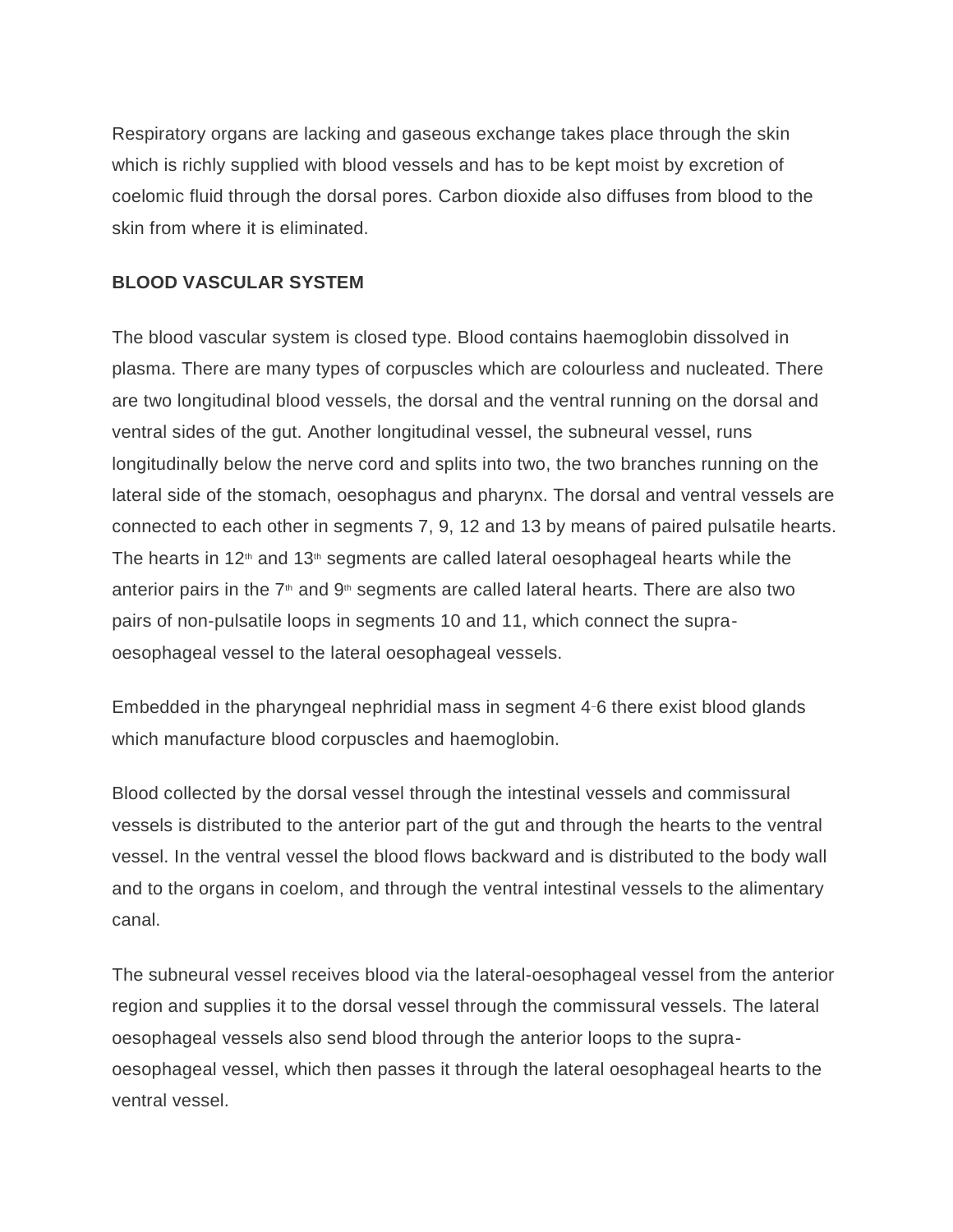## **EXCRETORY SYSTEM**

Nephridia are the excretory organs of earthworm, which are of three types, namely, septal, integumentary and pharyngeal.

## **Septal Nephridia**

A typical septal nephridium consists of Nephrostome or ciliated funnel that drains coelom. Body of nephridium consists of a short straight lobe and a long twisted lobe with a narrow apical part. Lobes are made of syncytial mass, inside which run coiled ciliated tubules that end up in a narrow terminal excretory duct that opens into the segmental excretory canal and eventually into the intestine.

# **Integumentary Nephridia**

These nephridia lie scattered in the body wall of each segment, except the first two. There are 200-250 nephridia in each segment but on clitellum their number increases to 2000-2500 per segment which is called the forest of nephridia. These nephridia lack nephrostomes and their terminal ducts open on body surface.

# **Pharyngeal Nephridia**

These nephridia are located on either side of pharynx and oesophagus in segments 4–6. Each nephridium consists of hundreds of coiled branched tubules that lack nephrostomes. The nephridial ducts of  $4<sup>th</sup>$  and  $5<sup>th</sup>$  segments open into pharynx, while those of  $6<sup>th</sup>$  segment open into buccal cavity. Ammonia and urea are the excretory products.

#### **NERVOUS SYSTEM**

The nervous system of earthworm is well developed and consists of a pair of cerebral ganglia forming the brain situated in the third segment above the pharynx. Circumpharyngeal connectives encircle the pharynx and meet with a pair of subpharyngeal ganglia below the pharynx. The ventral nerve cord runs from the subpharyngeal ganglia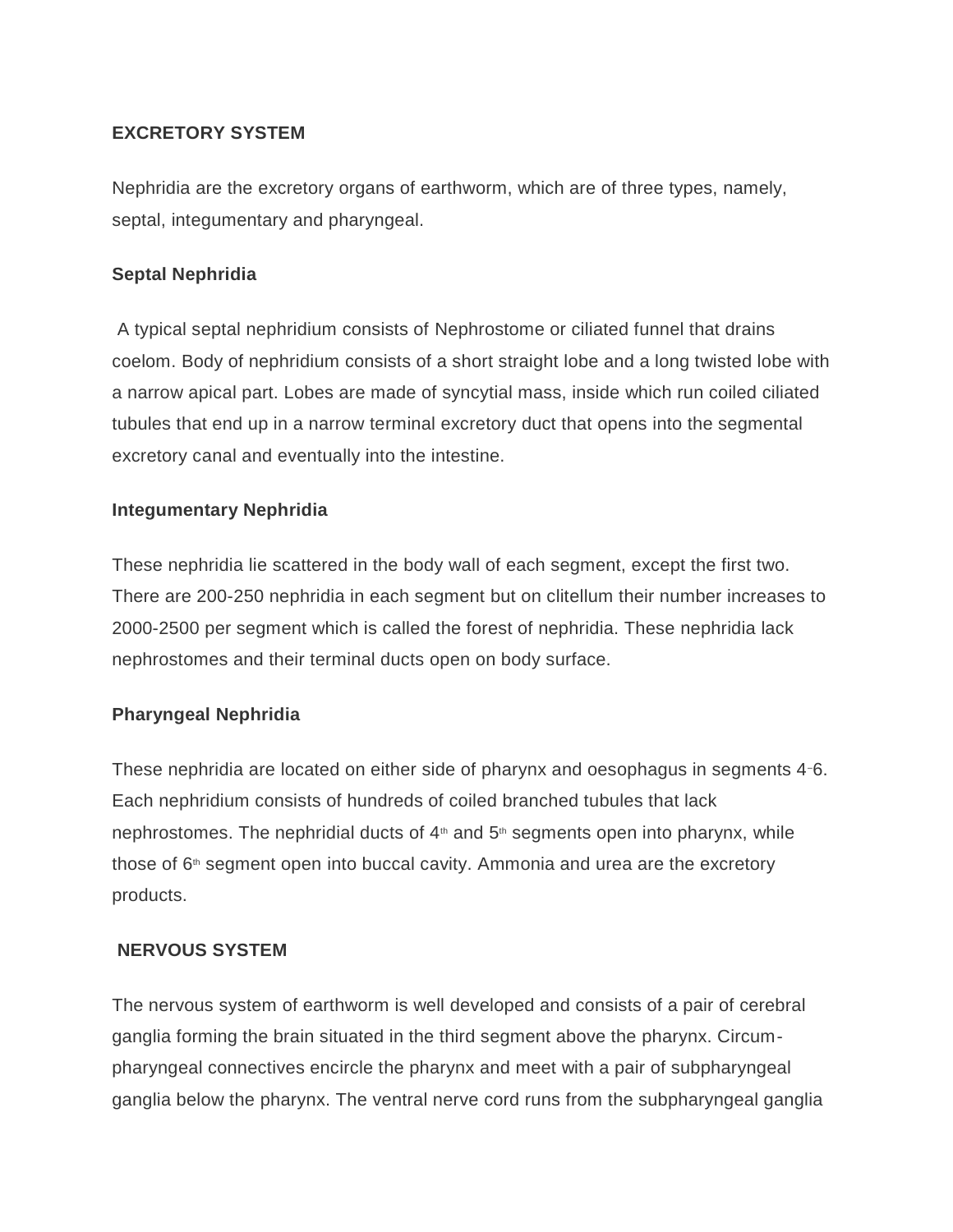to the last segment of the body in the middle on the ventral side. In each segment there is one fused paired ganglion called segmental ganglion, from which arise 3 pairs of peripheral nerves. It includes the nerve plexuses situated in the wall of the alimentary canal and some other internal segment.

#### **SENSE ORGANS**

The sense organs or receptors of earthworm are as follows:

- **Epidermal receptors:** These receptors are scattered all over the epidermis making the skin sensitive to touch. The receptors are groups of long sensory tactile cells surrounded by supporting cells.
- **Photoreceptors:** Photoreceptors are solitary cells embedded in the epidermis which contain a crystalline structure in the cytoplasm and a nerve connection at the base. They are distributed on the anterior side of body.
- **Buccal receptors:** They are also bunches of sensory cells found in the buccal cavity that perceive chemical stimuli and help in smelling and tasting food.

#### **REPRODUCTIVE SYSTEM**

The earthworms are monoecious or hermaphrodite but protandrous, i.e. their testes mature earlier than ovaries to avoid self fertilization.

#### **Male reproductive organs**

There are two pairs of whitish testes in segments 10 and 11 which are enclosed in thinwalled coelomic spaces called testis sacs. Spermiductal funnels are attached to each testis sac that continues with the vas deferens that eventually lead to prostate gland of its side on  $18<sup>th</sup>$  segment. One seminal vesicle is also attached to each testis sac in which maturation of sperms takes place. They lie in segment 11 and 12.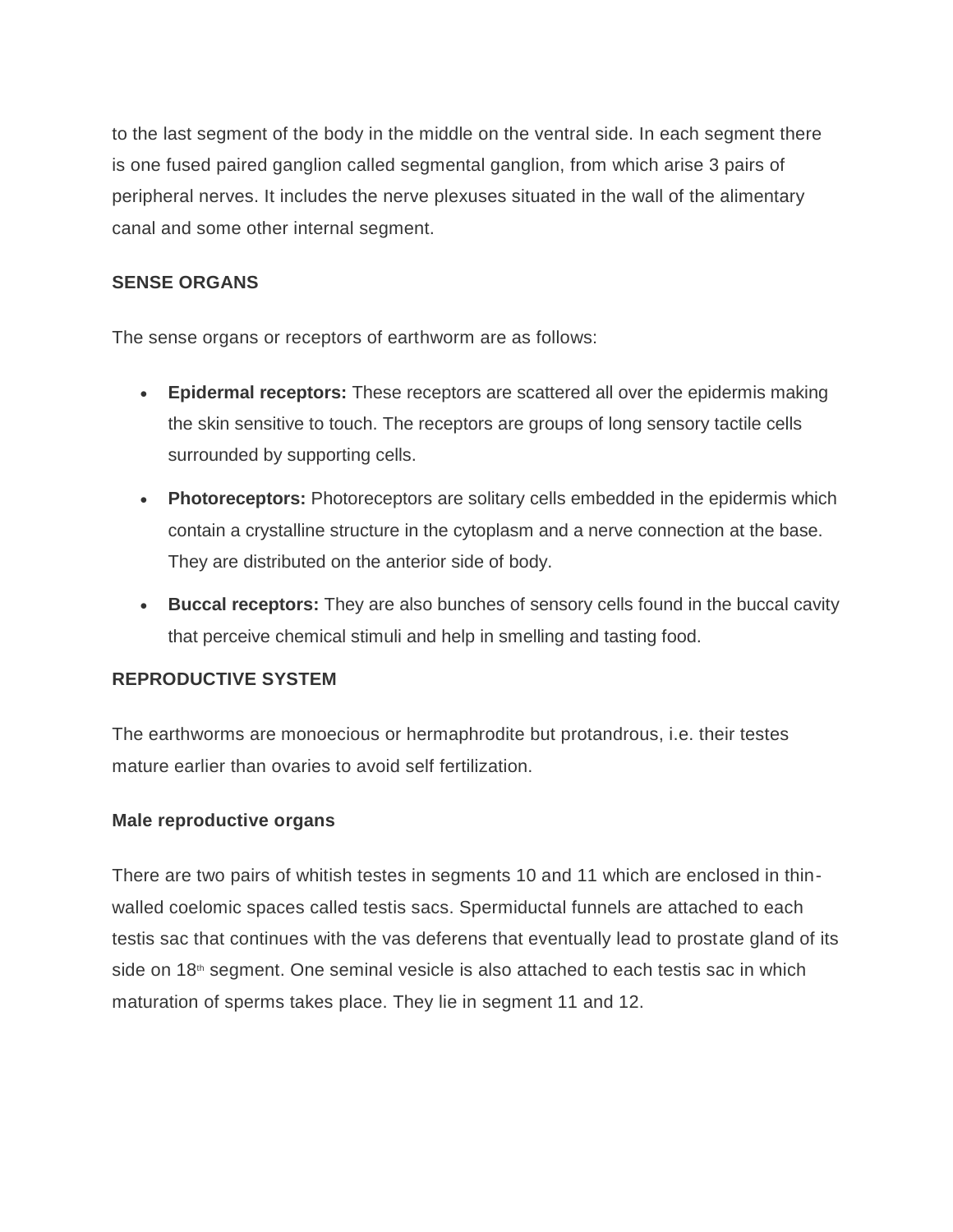Prostate glands that extend from  $16<sup>th</sup>$  to  $21<sup>st</sup>$  segment are made of glandular and nonglandular parts. Ducts of prostate glands open to the exterior independently by a pair of male genital pores on the ventral side of the  $18<sup>th</sup>$  segment.

On segments 17 and 19 is a pair of accessory glands which open to the exterior by a number of ducts on two pairs of genital papillae. Their secretion helps in holding the two worms together during copulation.

#### **Female reproductive organs**

A pair of small white ovaries lies in  $13<sup>th</sup>$  segment on either side of ventral nerve cord. Each ovary is whitish made of finger like lobules in which ova are arranged in various stages of development. An oviductal funnel lies immediately behind each ovary in 13<sup>th</sup> segment and it leads behind into a short oviduct. The two oviducts run backwards and open to the exterior by the female genital aperture.

#### **Spermathecae**

There are 4 pairs of small pear shaped bilobed spermathecae which receive sperms from another worm during copulation and store them in their diverticula in *Pheretima* and in ampullae in other earthworms**.**

#### **Copulation**

July to October is the breeding season of earthworms. During copulation two earthworms come to lie close together with their anterior ends pointing in opposite directions. In this position the male genital apertures of each worm lie opposite to the spermathecal openings of the other and genital papillae help the worm to hold each other in this position. Mutual exchange of sperms takes place between the two copulating worms. Copulation lasts for about an hour after which the worms separate.

#### **Cocoon formation**